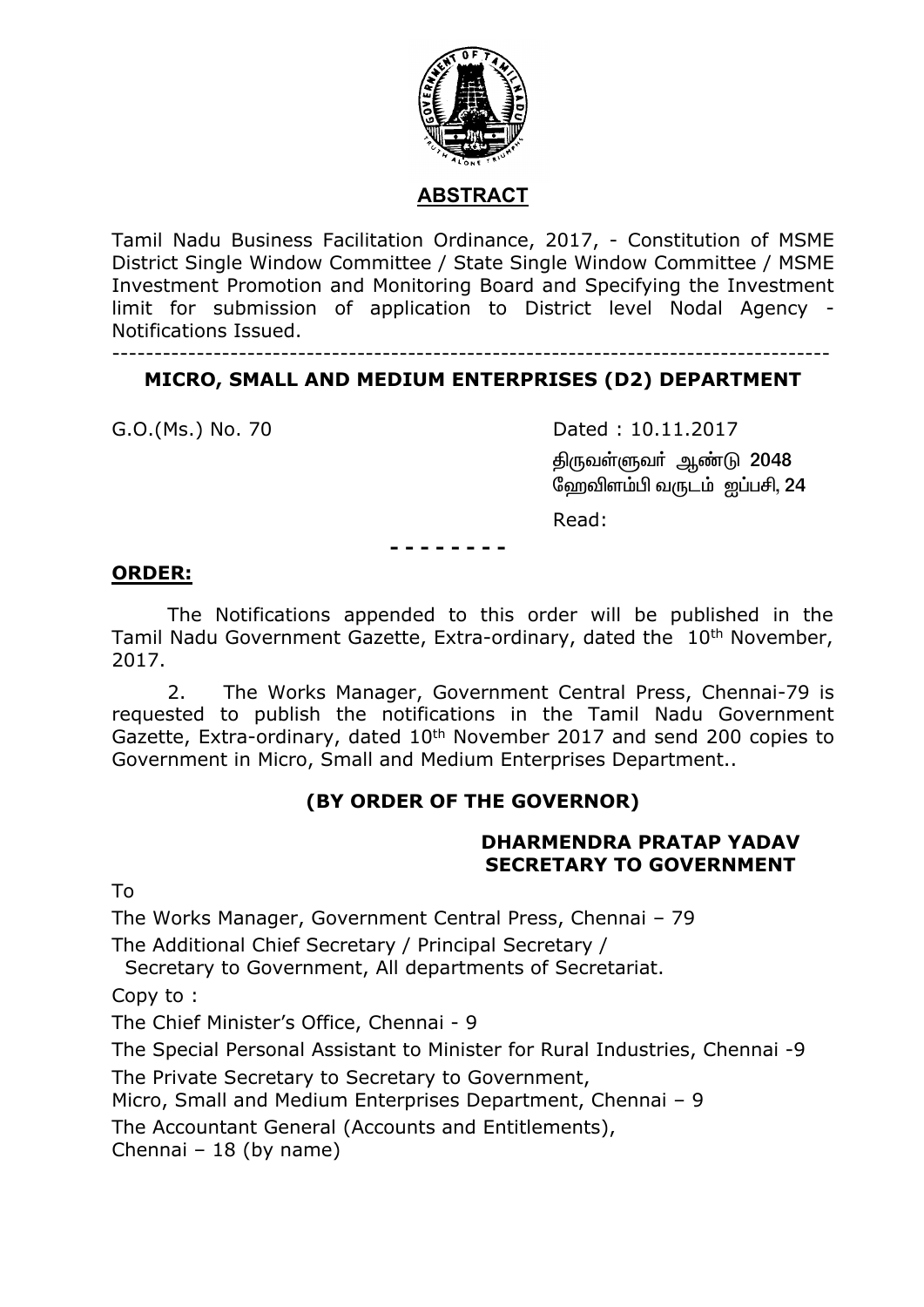The Accountant General (Audit) Tamil Nadu,

Chennai – 18 (by name)

The Law Department, Chennai – 9

The Director of Information and Public Relations (Press Release) Department, Chennai – 9

National Informatics Centre, Chennai – 9

(with a request to publish the G.O. in the Tamil Nadu Government website [www.tn.gov.in\)](http://www.tn.gov.in/)

All sections of Micro, Small and Medium Enterprises Department SF/SCs.

# **// FORWARDED BY ORDER //**

## **SECTION OFFICER**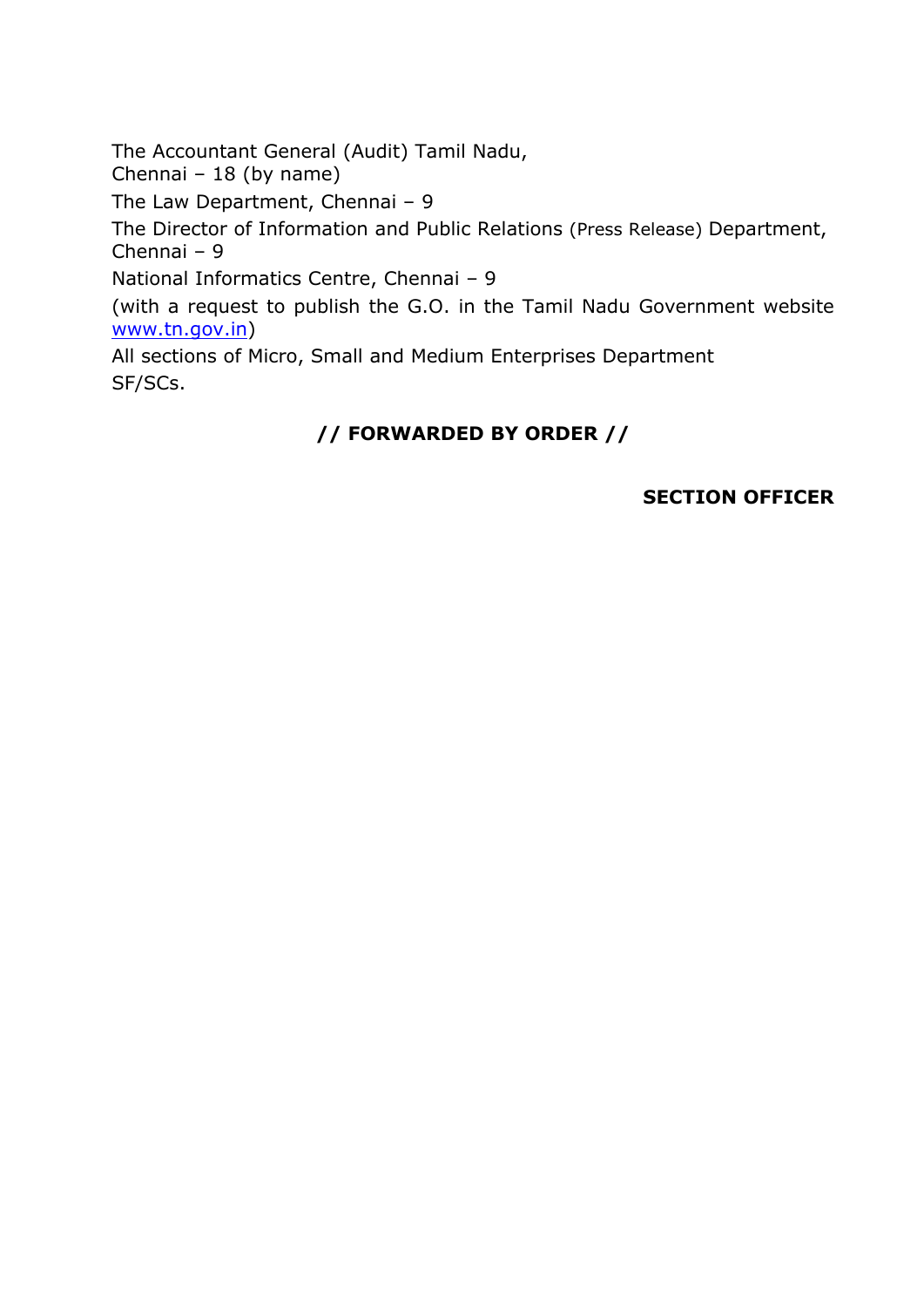## **APPENDIX**

## **NOTIFICATION-I**

In exercise of the powers conferred by sub-section (1) of section 21 of the Tamil Nadu Business Facilitation Ordinance, 2017 (Tamil Nadu Ordinance 7 of 2017), the Governor of Tamil Nadu, hereby, constitutes the Micro, Small and Medium Enterprises District Single Window Committee with the District Collector as Chairman and the following members, namely :-

| SI.<br>No.       | <b>Members</b>                                                                                                                                                       | <b>Designation</b>  |
|------------------|----------------------------------------------------------------------------------------------------------------------------------------------------------------------|---------------------|
| 1.               | <b>District Collector</b>                                                                                                                                            | Chairman            |
|                  | District level Officers from the following<br>Departments in Sl. Nos. 2 to 14 and 16:                                                                                |                     |
| 2.               | Tamilnadu<br>Generation<br><b>Distribution</b><br>and<br>Corporation Ltd                                                                                             | Member              |
| 3.               | Corporation/ Municipality                                                                                                                                            | Member              |
| $\overline{4}$ . | Public Health<br>and Preventive<br>Medicine<br>Department                                                                                                            | Member              |
| 5.               | Directorate of Town Panchayats                                                                                                                                       | Member              |
| $\overline{6}$ . | <b>Tamil Nadu Pollution Control Board</b>                                                                                                                            | Member              |
| 7.               | Town and Country Planning / Chennai<br>Metropolitan Development Authority as<br>applicable                                                                           | Member              |
| 8.               | Fire and Rescue Services Department                                                                                                                                  | Member              |
| 9.               | Rural<br>Development and Panchayat<br>Raj<br>Department                                                                                                              | Member              |
| 10.              | Directorate of Industrial Safety and Health                                                                                                                          | Member              |
| 11.              | Tamil Nadu Electrical Inspectorate                                                                                                                                   | Member              |
| 12.              | Director of Boilers                                                                                                                                                  | Member              |
| 13.              | Labour Department                                                                                                                                                    | Member              |
| 14.              | Metropolitan Water<br>Supply<br>Chennai<br>and<br>Sewerage Board/ Water Resources Organisation,<br>Public Works Department                                           | Member              |
| 15.              | Trade<br>Not exceeding two members<br>from<br>Associations, Chambers of Commerce,<br>or<br><b>Technical</b><br>Experts, as nominated<br>by<br>the<br>Government      | Member              |
| 16.              | Regional Joint Director of Industries<br>and<br>in respect of Chennai<br>District/<br>Commerce<br>General Manager, District Industries Centre for<br>other Districts | Member,<br>Convener |

#### **DHARMENDRA PRATAP YADAV SECRETARY TO GOVERNMENT**

// True Copy //

**Section Officer**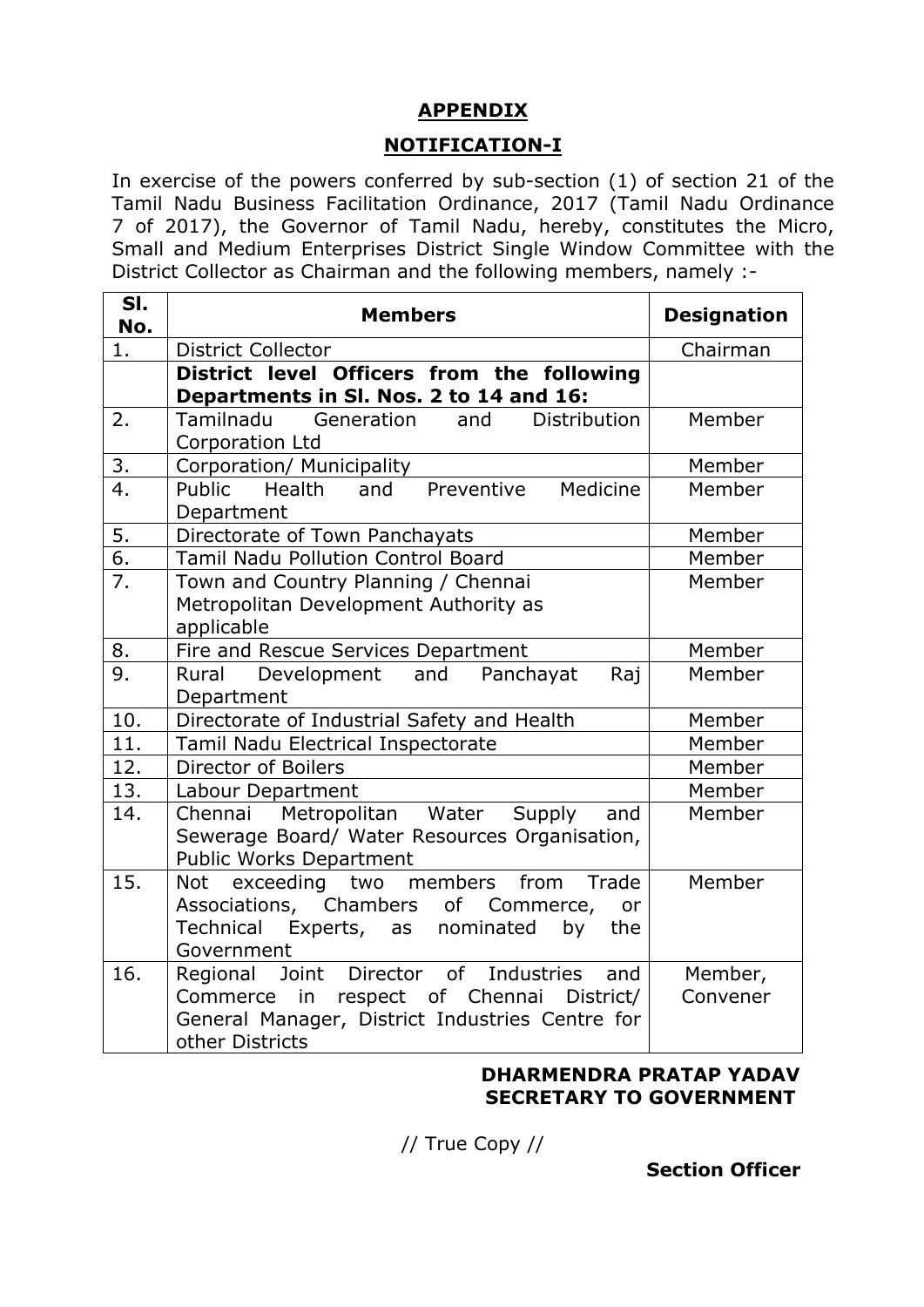## **NOTIFICATION-II**

In exercise of the powers conferred by sub-section (1) of section 22 of the Tamil Nadu Business Facilitation Ordinance, 2017 (Tamil Nadu Ordinance 7 of 2017), the Governor of Tamil Nadu, hereby, constitutes the Micro, Small and Medium Enterprises State Single Window Committee with the Industries Commissioner and Director of Industries and Commerce as the Chairman and the following members, namely :-

| SI.<br>No.       | Members                                                                                                                   | Designation         |
|------------------|---------------------------------------------------------------------------------------------------------------------------|---------------------|
| 1.               | Industries Commissioner and Director of<br><b>Industries and Commerce</b>                                                 | Chairman            |
| 2.               | Chairman, Tamil<br>Nadu Generation<br>and<br>Distribution Corporation Ltd                                                 | Member              |
| 3.               | Chairman, Tamil Nadu Pollution Control<br><b>Board</b>                                                                    | Member              |
| 4.               | Commissioner of Municipal Administration                                                                                  | Member              |
| 5.               | Commissioner of Labour                                                                                                    | Member              |
| 6.               | Director General, Fire and Rescue Services<br>Department                                                                  | Member              |
| $\overline{7}$ . | Director of Town and Country Planning or<br>Member Secretary, Chennai Metropolitan<br>Development Authority as applicable | Member              |
| 8.               | Director of Town Panchayats                                                                                               | Member              |
| 9.               | Director of Rural Development and<br>Panchayat Raj Department                                                             | Member              |
| 10.              | Director of Public Health and Preventive<br>Medicine                                                                      | Member              |
| 11.              | Director of Industrial Safety and Health                                                                                  | Member              |
| 12.              | Chief Electrical Inspector, Tamil Nadu<br><b>Electrical Inspectorate</b>                                                  | Member              |
| 13.              | <b>Director of Boilers</b>                                                                                                | Member              |
| 14.              | Engineer-in-Chief, Water Resources<br>Organisation, PWD                                                                   | Member              |
| 15.              | Additional Director of Industries and<br>Commerce                                                                         | Member,<br>Convener |

Note : If the concerned Head of Department (HOD) mentioned above is unable to participate in the meeting, he / she shall nominate a Senior level Officer (not less than two levels below the HOD) from the department with requisite delegation of power to participate in such meeting, and take decision on his/ her behalf.

#### **DHARMENDRA PRATAP YADAV SECRETARY TO GOVERNMENT**

// True Copy //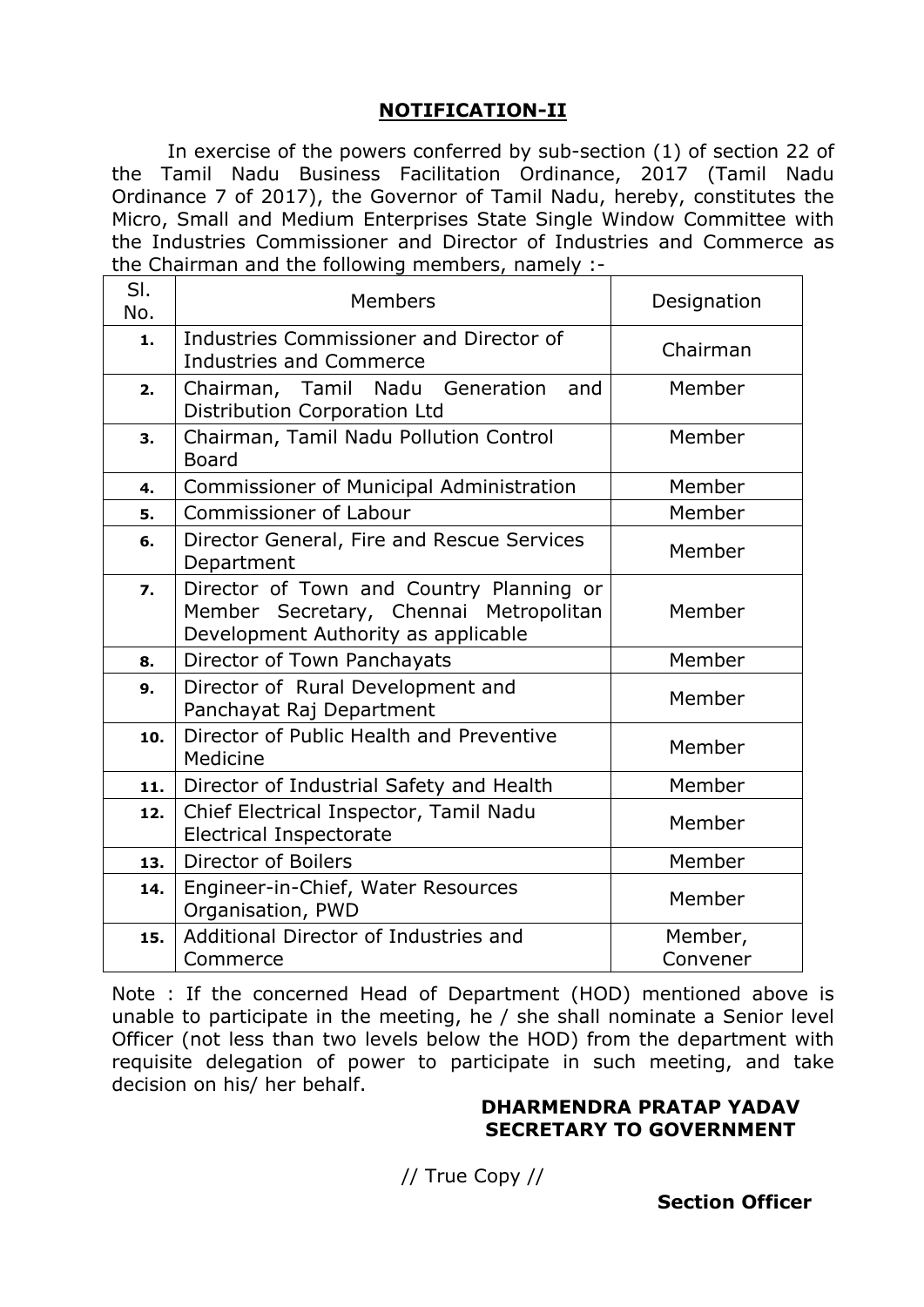## **NOTIFICATION-III**

In exercise of the powers conferred by sub-section (1) of section 23 of the Tamil Nadu Business Facilitation Ordinance, 2017 (Tamil Nadu Ordinance 7 of 2017), the Governor of Tamil Nadu, hereby, constitutes the Micro, Small and Medium Enterprises Investment Promotion and Monitoring Board with the Minister for Rural Industries as the Chairman and the following members, namely :-

| SI.<br>No. | <b>Members</b>                                                                  | <b>Designation</b>  |
|------------|---------------------------------------------------------------------------------|---------------------|
| 1.         | Minister for Rural Industries                                                   | Chairman            |
| 2.         | Chief Secretary to Government, Government of<br><b>Tamil Nadu</b>               | Member              |
| 3.         | Secretary to Government, Finance Department                                     | Member              |
| 4.         | Secretary to Government, Revenue Department                                     | Member              |
| 5.         | Secretary to Government,<br>Micro, Small and Medium Enterprises Department      | Member              |
| 6.         | Industries Commissioner and<br>Director<br>0f<br><b>Industries and Commerce</b> | Member,<br>Convener |
| 7.         | Other nominations by the State Government, if<br>any                            | Member              |

#### **DHARMENDRA PRATAP YADAV SECRETARY TO GOVERNMENT**

// True Copy //

**Section Officer**